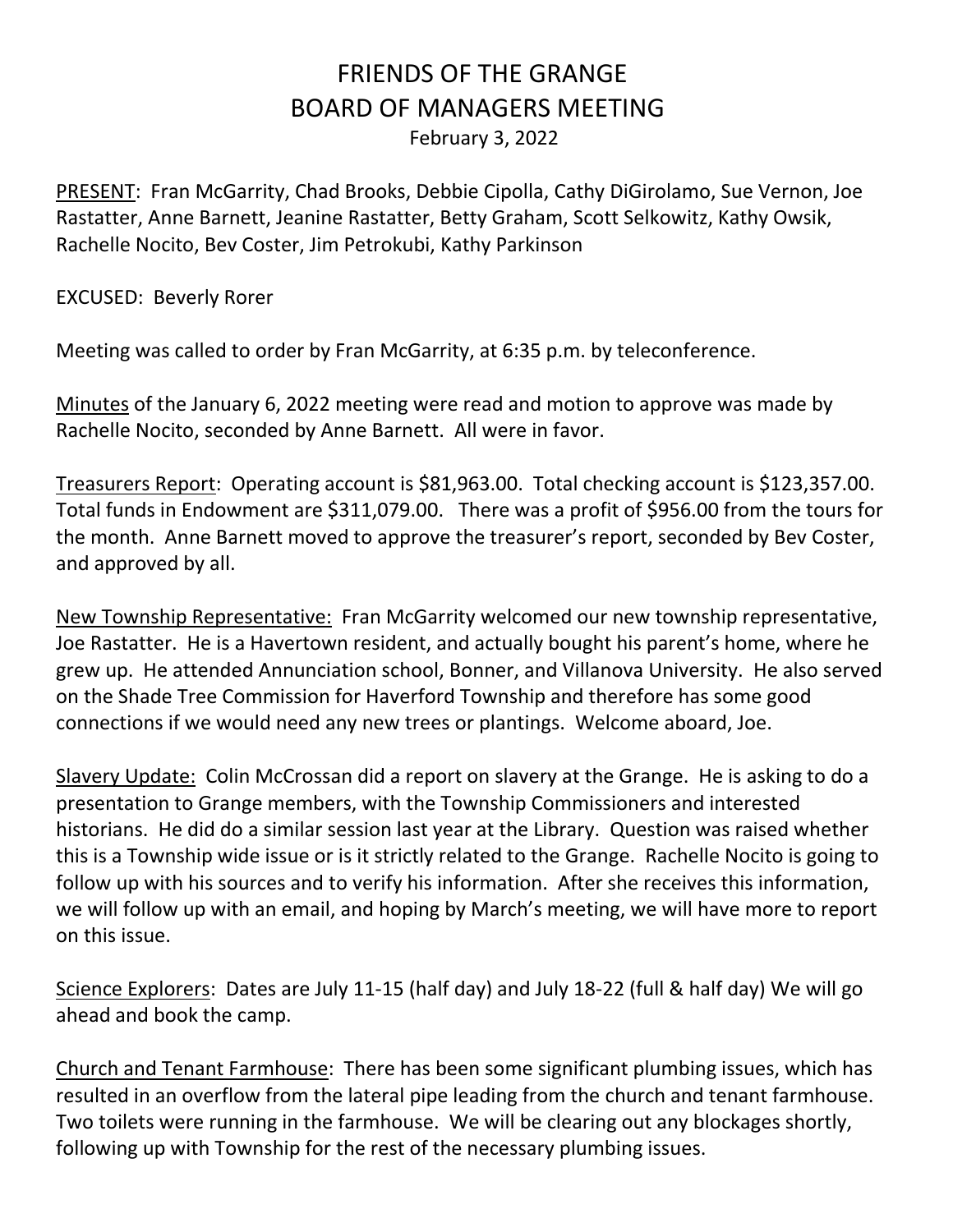Wedding Rentals: Correction has been made: The only available dates in October are October 1, 2022 and October 8, 2022.

CDBG: Seems to be turning into a real problem. Aimee Cuthbertson invited Fran McG. to join township officials in a teleconference, hoping to get some answers on the available funds. She was not given much time, but at this point, it appears that everything is in the township's hands, and we will see where it leads. The roof charges will be approximately \$135,000.00, and the whole roof might have to be taken down beyond the rafters. There is also the safety issue with the roof at this time. They are exploring other options. The other big issue is the leaning wall. Sixty (60) ft. of the wall needs to be repaired, with concrete footings. The total cost of this project, will also be around \$135,000.00. The pricing for the handicap ramp will be close to \$40,000.00. We will be awaiting to hear back from the township on their decisions.

## **CHAIR REPORTS**

Attic Treasurers/Book Club: Jeanine Rastatter scheduled sale for April 2, 2022, but noted that there have not been many donations lately. There will be a drop-off two weeks prior to the sale.

Book Club is hopefully set for Feb. 8, 2022 and they are planning on reading the novel, "March."

Bees: Bev Rorer is not here tonight.

Hospitality: Debbie Cipolla said the "Women in History" tea party is all set for March 20, 2022. It will take place from 2-4 pm. If anyone is interested in attending, please contact Debbie for a ticket. She will be having a small meeting prior to the tea

House: Debbie Cipolla said they were able to get everything packed up and put away after the Christmas holiday. She thanked all who came out and helped. All the boxes are numbered and labeled.

Membership: Kathy Owsik reported that 2021 exceeded 2020 with 10 new memberships. She is hoping to get the membership mailing, including the slate of officers mailed out by mid March. Whoever takes the new position, would be able to appoint their own Board. She will be following up on this by email to all Board members.

Programs: Kathy Parkinson noted that the township puts out a magazine, and thought that it would be a good idea, to put a "hello" in there, and note upcoming events that are to be held at the Grange. Opening date was questioned. Is it too long of a season? Motion was made to close on Palm Sunday and Easter Sunday by Sue Vernon, and was seconded by Rachelle Nocito. All in favor, except one nay. Opening date is set for April 24, 2022.

Shoppe: Bev Coster would like to be informed ahead of time as to the painting of the gift shoppe, so she is able to get in there to clean out from Christmas. She needs to get a team together to get the shop ready for Spring.

Tours: Sue Vernon thanked everybody for all the help with the tours. She noted that she would like to be kept in the loop with any new additions or changes that are being made. If